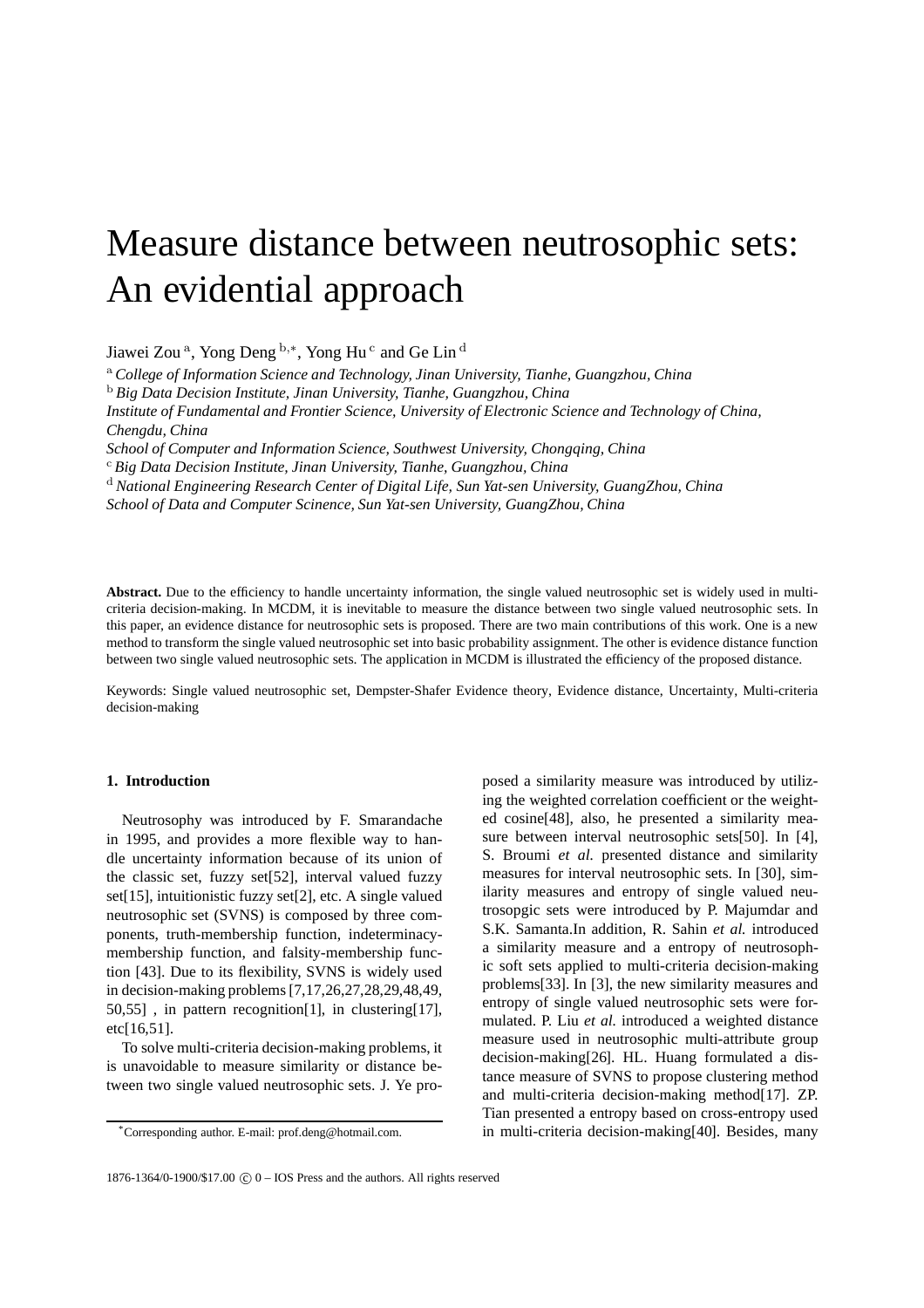other distances, similarity measures or entropy were developed[16,18,24,46].

Though many methods are presented, it is still an open issue to measure the distance between two SVN-S. In this paper, a new evidential distance between SVNS is proposed. There are two main contributions in this paper. On the one hand, a new method to transform SVNS into belief probability assignment(BPA) is proposed. On the other hand, the distance of SVNSs is measured from the aspect evidential method.

The rest of this paper is organized as follows. In Section 2, some basic concepts on neutrosophic set and evidence theory are introduced. In Section 3, a new distance between two single valued neutrosophic sets is proposed. In Section 4, a numerical example is presented to illustrate the effectiveness of the proposed method. Section 5 concludes the paper.

## **2. Preliminaries**

### *2.1. Neutrosophic set*

In this subsection, some basic definitions related single valued neutrosophic set in [43] are presented as follows.

# **Definition (Single valued neutrosophic set(SVNS))** *[43]*

*Let* X *be a space of points (objects), with a generic element in* X *denoted by* x*. A SVNS* A *is character* $i$ *zed by truth-membership function*  $T_A$ *, indeterminacy*membership function  $I_A$ , and falsity-membership func*tion*  $F_A$ *. For each point* x *in* X,  $T_A(x)$ ,  $I_A(x)$ ,  $F_A(x) \in$ [0, 1]*.*

*When* X *is continuous, a SVNS* A *can be defined as*

$$
A = \int \frac{\langle T_A(x), I_A(x), F_A(x) \rangle}{x}, \, x \in X \tag{1}
$$

*When* X *is discrete, a SVNS* A *can be defined as*

$$
A = \sum_{i} \frac{\langle T_A(x_i), I_A(x_i), F_A(x_i) \rangle}{x_i}, \, x_i \in X \tag{2}
$$

## **Definition (Complement)** *[43]*

*The complement of a SVNS* A *is denoted by* C(A) *and is defined by*

$$
T_{C(A)}(x) = F_A(x),\tag{3}
$$

$$
I_{C(A)}(x) = 1 - I_A(x),
$$
\n(4)

$$
F_{C(A)}(x) = T_A(x) \tag{5}
$$

**Definition (Containment)** *[43]*

*A SVNS* A *is contained in the other SVNS* B*, denoted by*  $A \subseteq B$ *, if and only if* 

$$
T_A(x) \le T_B(x), I_A(x) \le I_B(x), F_A(x) \ge F_B(x)
$$
\n
$$
(6)
$$

*for all*  $x$  *in*  $X$ *.* 

## **Definition (Equality)** *[43]*

*Two SVNSs* A *and* B *are equal, written as* A = B*, if and only if*  $A \subseteq B$  *and*  $B \subseteq A$ *.* 

## **Definition (Union)** *[43]*

*The union of two SVNSs* A *and* B *is a SVNS* C*, written as*  $C = A \cup B$ *, whose truth-membership*, *indeterminacy-membership and falsity-membership functions are related to those of* A *and* B *by*

$$
T_C(x) = \max\{T_A(x), T_B(x)\},
$$
  
\n
$$
I_C(x) = \max\{I_A(x), I_B(x)\},
$$
  
\n
$$
F_C(x) = \min\{T_A(x), T_B(x)\},
$$
\n(7)

*for all*  $x$  *in*  $X$ *.* 

## **Definition (Intersection)** *[43]*

*The intersection of two SVNSs* A *and* B *is a SVNS C*, written as  $C = A \cap B$ , whose truth-membership, *indeterminacy-membership and falsity-membership functions are related to those of* A *and* B *by*

$$
T_C(x) = \min\{T_A(x), T_B(x)\},
$$
  
\n
$$
I_C(x) = \min\{I_A(x), I_B(x)\},
$$
  
\n
$$
F_C(x) = \max\{F_A(x), F_B(x)\},
$$
  
\n(8)

*for all*  $x$  *in*  $X$ *.* 

# *2.2. Evidence theory and evidence distance*

Uncertainty information exists everywhere in the real application. There are many math tools to handle uncertainty, such as fuzzy numbers [53,54,44,41,56,47], Z numbers [21], D numbers [31,11,58] and so on. Among these tools, evidence theory is paid more and more attention recently [22,8,12,10]. In this subsection, some definitions in [23,34] are presented as follows.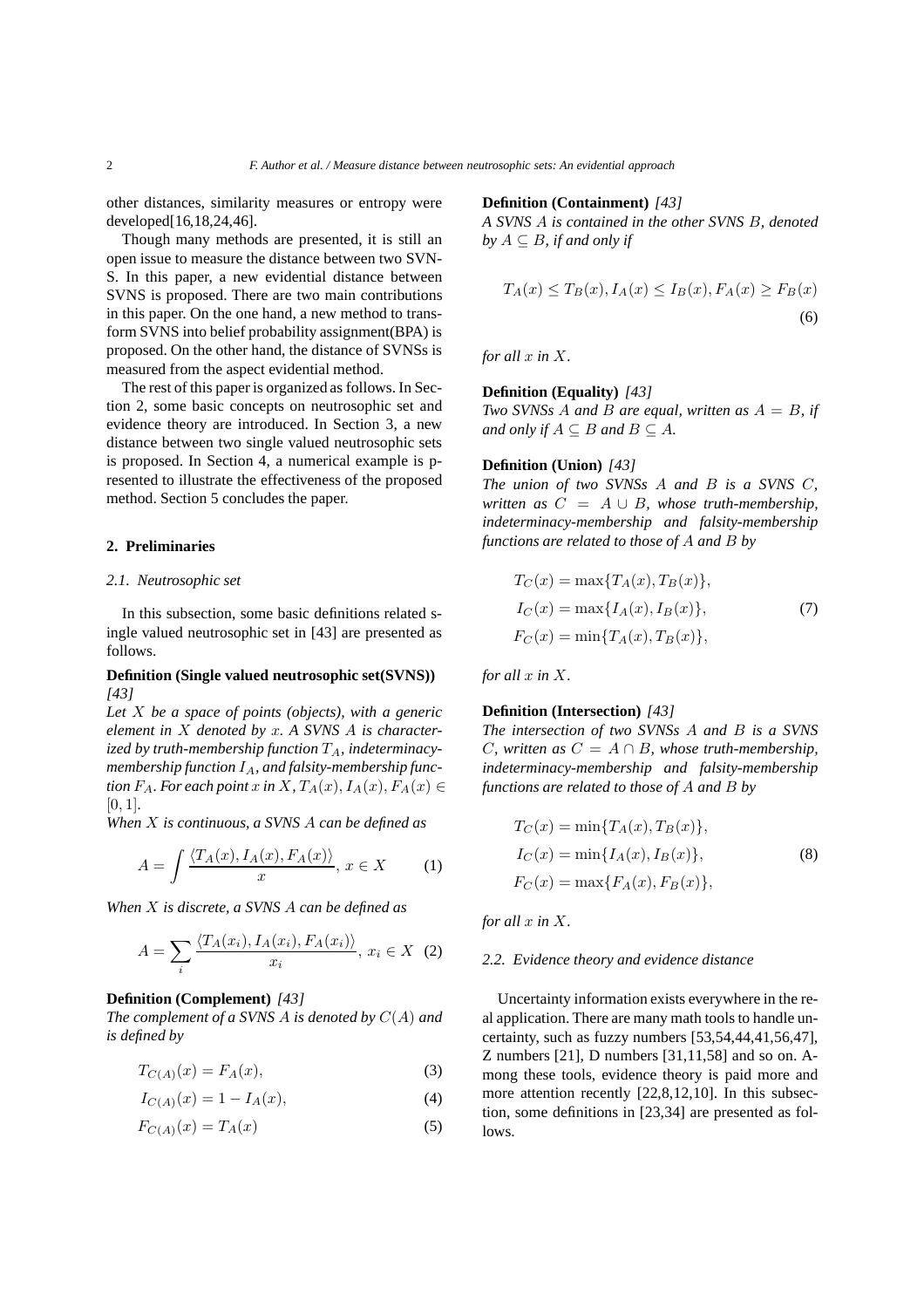**Definition (Basic Probability Assignment(BPA))** *[34] Let* Θ *be a frame of discernment, including* N *mutually exclusive and exhaustive elements. A BPA is a function from*  $P(\Theta)$  *to*  $[0, 1]$ *, defined as follows* 

$$
m: P(\Theta) \to [0,1] \tag{9}
$$

*where* P(Θ) *is the power set of* Θ*. A BPA should satisfy the following conditions[34]*

$$
\sum_{A \in P(\Theta)} m(A) = 1,\tag{10}
$$

$$
m(\phi) = 0.\t(11)
$$

## **Definition (Evidence Distance)** *[23]*

*Let* Θ *be a a frame of discernment including* N *mutually exclusive and exhaustive objects, and*  $m_1, m_2$  *be two BPAs. The evidence distance between*  $m_1$  *and*  $m_2$ *is defined as follows*

$$
d_{BPA}(m_1, m_2) = \sqrt{\frac{1}{2}(m_1 - m_2)D(m_1 - m_2)^T},
$$
\n(12)

*where* m *is a row vector associated with the BPA* m*, defined as*

$$
\mathbf{m} = (m(A_1), m(A_2), \cdots, m(A_{2^N}))
$$
 (13)

where  $A_i \in P(\Theta), i = 1, 2, \cdots, 2^N$ , when  $i \neq$  $j, A_i \neq A_j$ , and **D** is a  $2^N \times 2^N$  matrix with entries *(written as ent<sub>i j</sub>D) defined below* 

$$
ent_{i j} \mathbf{D} = \frac{|A_i \cap A_j|}{|A_i \cup A_j|} \tag{14}
$$

For simplicity, vector  $m$  in (13) is also called a BPA in the remainder of this paper. It should be noted that evidence distance is widely used to measure the conflicts between BPAs [19,32] and a lots of distance functions are developed from evidential aspect[25,45].

# **3. Proposed method**

In this section, a new method to measure distance between SVNSs is proposed. A key step in the proposed method is to transform SVNS into BPAs. Actually, how to generate the BPA is still an open issue [9,22,57]. Best to our knowledge, there is no work to determine BPA with SVNS.

For simplicity, a mapping from three components of a SVNS to {1, 2, 3} is constructed, namely

$$
\begin{array}{ccc}\n & T & \to 1 \\
I & \to 2 \\
F & \to 3\n\end{array}
$$
\n(15)

For three components of a SVNS

 $\mathbf f$ 

$$
A_1 = \sum \frac{\langle T_1(x), I_1(x), F_1(x) \rangle}{x}
$$

and an object  $x$  in  $X$ , a mapping from every component to a row vector is defined as follows

$$
f_1: \begin{cases} T_1(x) & \to m_{11}(x) = (T_1(x), 1 - T_1(x)) \\ I_1(x) & \to m_{12}(x) = (I_1(x), 1 - I_1(x)) \\ F_1(x) & \to m_{13}(x) = (F_1(x), 1 - F_1(x)) \end{cases} \tag{16}
$$

Then, a SVNS  $A_1$  is transformed into three BPAs, presented as follows

$$
A_1 \longrightarrow \begin{pmatrix} m_{11}(x) \\ m_{12}(x) \\ m_{13}(x) \end{pmatrix} = \begin{pmatrix} T_1(x) & 1 - T_1(x) \\ I_1(x) & 1 - I_1(x) \\ F_1(x) & 1 - F_1(x) \end{pmatrix}
$$

Next, for two SVNSs  $A_1$  and  $A_2$ , three distances can be constructed according to Eq.(12). For simplicity, some symbols are denoted by

$$
\Delta_1(x) = m_{11} - m_{21}
$$
  
=  $(T_1(x) - T_2(x), T_2(x) - T_1(x))$  (17)

$$
\Delta_2(x) = m_{12} - m_{22}
$$
  
=  $(I_1(x) - I_2(x), I_2(x) - I_1(x))$  (18)

$$
\Delta_3(x) = m_{13} - m_{23}
$$
  
=  $(F_1(x) - F_2(x), F_2(x) - F_1(x))$  (19)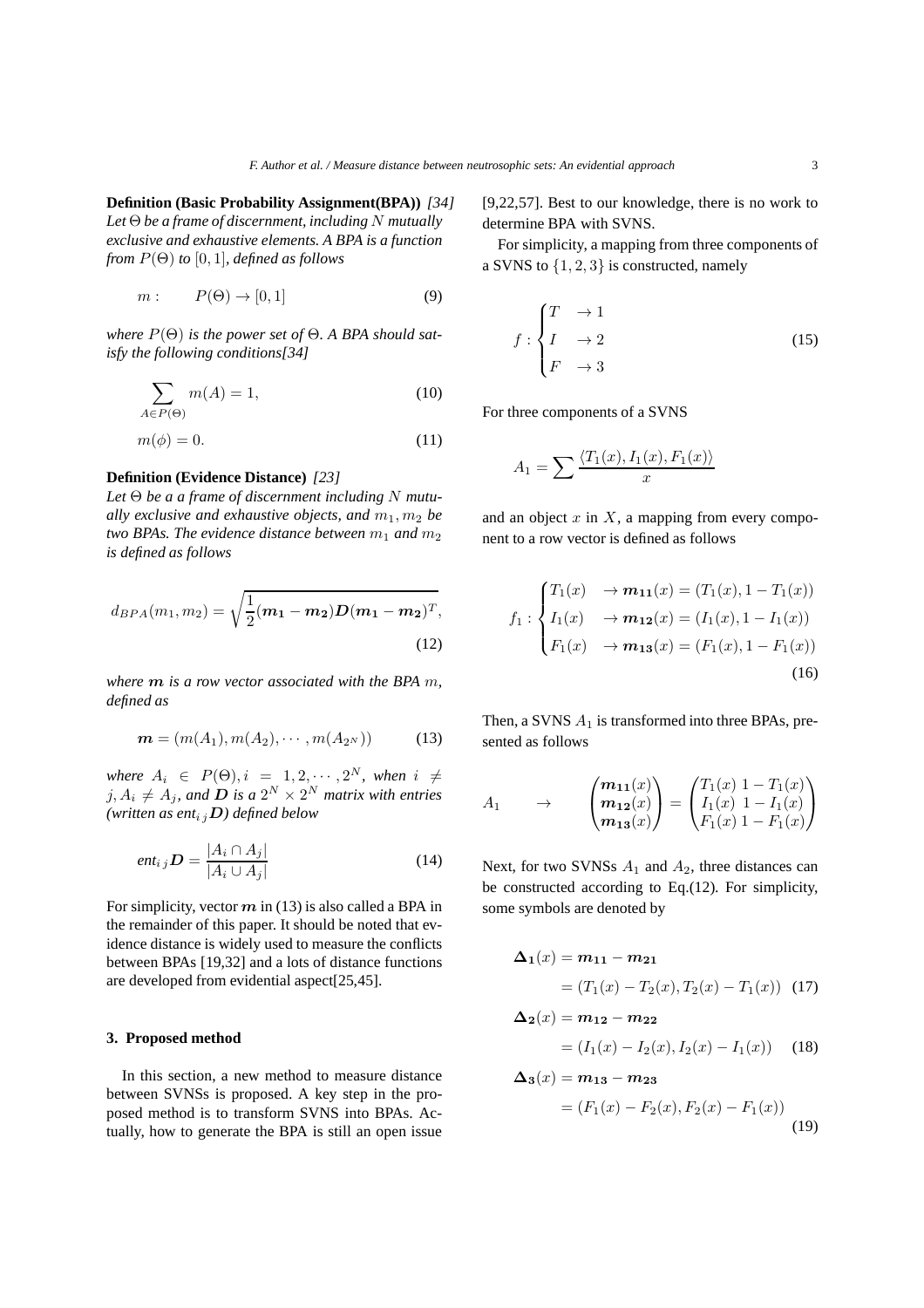Then, three distances are constructed as follows

$$
d_1 = \sqrt{\frac{1}{2} \Delta_1 D_1 \Delta_1^T}
$$
  
\n
$$
d_2 = \sqrt{\frac{1}{2} \Delta_2 D_2 \Delta_2^T}
$$
  
\n
$$
d_3 = \sqrt{\frac{1}{2} \Delta_3 D_3 \Delta_3^T}
$$
\n(20)

According to Eq.(14),  $D_1, D_2, D_3$  are defined as follows

$$
D_1 = D_2 = D_3 = \begin{pmatrix} 1 & 1/3 \\ 1/3 & 1 \end{pmatrix}
$$
 (21)

Respectively,  $d_1, d_2, d_3$  is equal to

$$
d_1 = \sqrt{\frac{2}{3}} |T_1(x) - T_2(x)|
$$
  
\n
$$
d_2 = \sqrt{\frac{2}{3}} |I_1(x) - I_2(x)|
$$
  
\n
$$
d_3 = \sqrt{\frac{2}{3}} |F_1(x) - F_2(x)|
$$

Consequently, the component of distance between SVNSs can be defined as follows.

# **Definition (Component of Distance for SVNS)** *Let*

X *be a space constructed by* N *points (objects), with a generic element in* X *denoted by* x*. Given two SVNSs, named*  $A_1$ ,  $A_2$ *. For a element*  $x_i$  *in*  $X$ *, the ithcomponent with respect to*  $x_i$  *of the distance between* A<sup>1</sup> *and* A<sup>2</sup> *is defined as*

$$
d(x_i) = d_1 + d_2 + d_3
$$
  
=  $\sqrt{\frac{2}{3}}(|T_1(x_i) - T_2(x_i)|$   
+  $|I_1(x_i) - I_2(x_i)|$   
+  $|F_1(x_i) - F_2(x_i)|$  (22)

Finally, the distance between two SVNSs is defined as follows.

**Definition (Distance for SVNS)** *The distance between SVNSs is a weighted distance constructed by its components defined above and a weight vector* ω*. Let*

*weight vector be*  $\boldsymbol{\omega} = (\omega_1, \omega_2, \cdots, \omega_N)^T$ *, and*  $\boldsymbol{d} =$  $(d(x_1), d(x_2), \cdots, d(x_N))$ , hence the distance can be *defined as follows*

$$
d(A_1, A_2) = d\boldsymbol{\omega} = \sum_{i=1}^{N} \omega_i d(x_i)
$$
 (23)

**Example** *Set* X *to*  $\{a, b, c\}$ *. Given two SVNSs*  $A_1$  *and* A<sup>2</sup> *as follows*

$$
A_1 = \frac{\langle 0.3, 0.3, 0.7 \rangle}{a} + \frac{\langle 0.4, 0.5, 0.6 \rangle}{b} + \frac{\langle 0.7, 0.1, 0.5 \rangle}{c}
$$

$$
B_2 = \frac{\langle 0.2, 0.2, 0.6 \rangle}{a} + \frac{\langle 0.3, 0.1, 0.7 \rangle}{b} + \frac{\langle 0.5, 0.2, 0.0 \rangle}{c}
$$

and weight vector  $\boldsymbol{\omega} = (0.3, 0.3, 0.4)^T$ *. Then* 

$$
d_{12}(a) = \sqrt{\frac{2}{3}} \sum_{C} |C_A(a) - C_B(a)|
$$
  
=  $\frac{\sqrt{6}}{10} \approx 0.24495$   

$$
d_{12}(b) = \sqrt{\frac{2}{3}} \sum_{C} |C_A(b) - C_B(b)|
$$
  
=  $\frac{\sqrt{6}}{5} \approx 0.48990$   

$$
d_{12}(c) = \sqrt{\frac{2}{3}} \sum_{C} |C_A(c) - C_B(c)|
$$
  
=  $\frac{4\sqrt{6}}{15} \approx 0.65320$ 

*Hence, the distance between*  $A_1$  *and*  $A_2$  *is* 

$$
d(A_1, A_2) = d\omega
$$
  
=  $\frac{\sqrt{6}}{10} \times 0.3 + \frac{\sqrt{6}}{5} \times 0.3 + \frac{4\sqrt{6}}{15} \times 0.4$   
 $\approx 0.48173$ 

## **4. Practical Application**

In order to demonstrate the application of the proposed approach, a multi-criteria decision making problem illustrated in [3] is concerned with a manufacturing company which wants to select the best global supplier according to the core competencies of supplier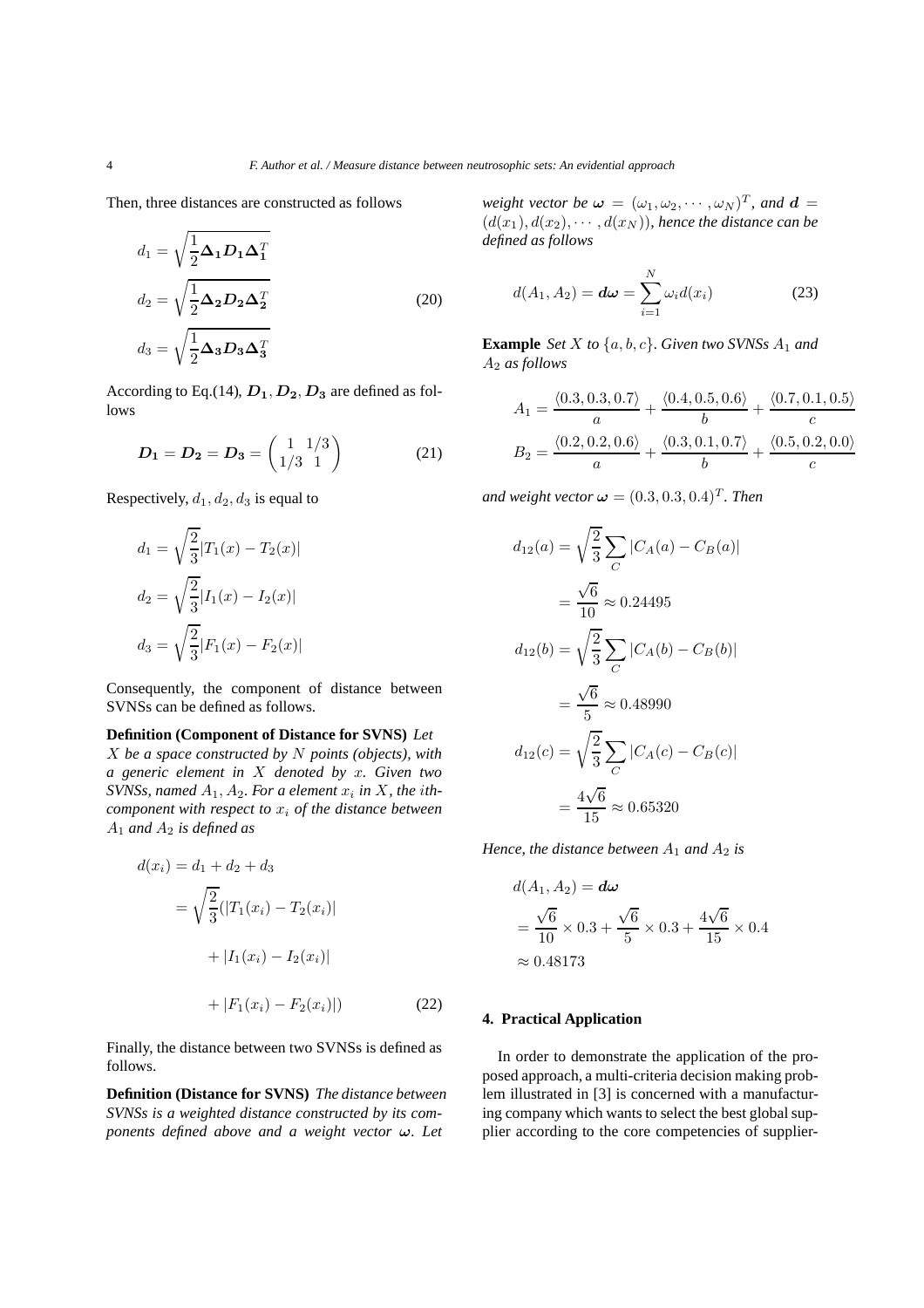s. Suppose that there is a set containing four suppliers  $S = \{S_1, S_2, S_3, S_4\}$  whose core competencies are evaluated by the following four criteria

- C1**.** the level of technology innovation,
- $C_2$ . the control ability of flow,
- C3**.** the ability of management,
- C4**.** the level of service.

Then, the weight vector for the four criteria is  $\omega =$  $(0.25, 0.30, 0.20, 0.25)^T$ . It is useful to define the ideal point to identify the best alternative. For this problem, set  $X = \{C_1, C_2, C_3, C_4\}$  to the space of criteria, the ideal value can be defined as

$$
S_0 = \sum_{i=1}^{4} \frac{\langle 1, 0, 0 \rangle}{C_i}, C_i \in X
$$

When the four possible alternatives with respect to the above four criteria are evaluated by the similar method from the expert, the following single valued neutrosophic decision matrix  $E$  is constructed as follows

 $\sqrt{ }$  $\left\{\n \begin{array}{c}\n \{0.4, 0.2, 0.3\} \{0.3, 0.2, 0.4\} \{0.9, 0.0, 0.1\} \{0.5, 0.3, 0.2\} \\
 \{0.4, 0.3, 0.1\} \{0.5, 0.1, 0.3\} \{0.5, 0.0, 0.4\} \{0.6, 0.2, 0.2\}\n \end{array}\n \right.$  ${0.4, 0.2, 0.3}$   ${0.5, 0.1, 0.4}$   ${0.7, 0.1, 0.2}$   ${0.3, 0.2, 0.1}$  $\{0.4, 0.3, 0.1\}$   $\{0.5, 0.1, 0.3\}$   $\{0.5, 0.0, 0.4\}$   $\{0.6, 0.2, 0.2\}$  $\{0.6, 0.1, 0.2\} \{0.2, 0.2, 0.5\} \{0.4, 0.3, 0.2\} \{0.7, 0.2, 0.1\}$  $\setminus$  $\Big\}$ 

The entries of  $E(\text{ent}_{i,j}E)$  represent the export's opinion about an alternative  $S_i$  with respect to the criterion  $C_i$ . Then, the proposed method is used to decide the best supplier in four steps. Step 1. Convert SVNSs into BPAs. According to Eq.(16), three matrices can be written as follows

$$
E_1 = \begin{pmatrix} (0.4, 0.6) & (0.5, 0.5) & (0.7, 0.3) & (0.3, 0.7) \\ (0.4, 0.6) & (0.3, 0.7) & (0.9, 0.1) & (0.5, 0.5) \\ (0.4, 0.6) & (0.5, 0.5) & (0.5, 0.5) & (0.6, 0.4) \\ (0.6, 0.4) & (0.2, 0.8) & (0.4, 0.6) & (0.7, 0.3) \end{pmatrix}
$$

$$
E_2 = \begin{pmatrix} (0.2, 0.8) & (0.1, 0.9) & (0.1, 0.9) & (0.2, 0.8) \\ (0.2, 0.8) & (0.2, 0.8) & (0.0, 1.0) & (0.3, 0.7) \\ (0.3, 0.7) & (0.1, 0.9) & (0.0, 1.0) & (0.2, 0.8) \\ (0.1, 0.9) & (0.2, 0.8) & (0.3, 0.7) & (0.2, 0.8) \end{pmatrix}
$$

$$
E_3 = \begin{pmatrix} (0.3, 0.7) & (0.4, 0.6) & (0.2, 0.8) & (0.1, 0.9) \\ (0.3, 0.7) & (0.4, 0.6) & (0.2, 0.8) & (0.1, 0.9) \\ (0.1, 0.9) & (0.3, 0.7) & (0.4, 0.6) & (0.2, 0.8) \\ (0.2, 0.8) & (0.5, 0.5) & (0.2, 0.8) & (0.1, 0.9) \end{pmatrix}
$$

where  $ent_{i j}E_1, ent_{i j}E_2, ent_{i j}E_3$  are BPAs constructed by  $S_i$  with respect to criterion  $C_j$  according to E- q.(16). For  $S_0$ , the matrices can be written as

$$
E_1 = \begin{pmatrix} (1.0, 0.0) (1.0, 0.0) (1.0, 0.0) (1.0, 0.0) (1.0, 0.0) \\ (1.0, 0.0) (1.0, 0.0) (1.0, 0.0) (1.0, 0.0) \\ (1.0, 0.0) (1.0, 0.0) (1.0, 0.0) (1.0, 0.0) \\ (1.0, 0.0) (1.0, 0.0) (1.0, 0.0) (1.0, 0.0) \end{pmatrix}
$$
  
\n
$$
E_2 = \begin{pmatrix} (0.0, 1.0) (0.0, 1.0) (0.0, 1.0) (0.0, 1.0) \\ (0.0, 1.0) (0.0, 1.0) (0.0, 1.0) (0.0, 1.0) \\ (0.0, 1.0) (0.0, 1.0) (0.0, 1.0) (0.0, 1.0) \end{pmatrix}
$$
  
\n
$$
E_3 = \begin{pmatrix} (0.0, 1.0) (0.0, 1.0) (0.0, 1.0) (0.0, 1.0) \\ (0.0, 1.0) (0.0, 1.0) (0.0, 1.0) (0.0, 1.0) \\ (0.0, 1.0) (0.0, 1.0) (0.0, 1.0) (0.0, 1.0) \\ (0.0, 1.0) (0.0, 1.0) (0.0, 1.0) (0.0, 1.0) \end{pmatrix}
$$

Step 2. Calculate the components of distance  $d_1, d_2, d_3$ between each  $S_i$  and  $S_0$ . They can be formulated with the form of matrix. These matrices is calculated and presented below

$$
D'_1 = \sqrt{\frac{2}{3}} \begin{pmatrix} 0.6 & 0.5 & 0.3 & 0.7 \\ 0.6 & 0.7 & 0.1 & 0.5 \\ 0.6 & 0.5 & 0.5 & 0.4 \\ 0.4 & 0.8 & 0.6 & 0.3 \end{pmatrix}
$$

$$
D'_2 = \sqrt{\frac{2}{3}} \begin{pmatrix} 0.2 & 0.1 & 0.1 & 0.2 \\ 0.2 & 0.2 & 0.0 & 0.3 \\ 0.3 & 0.1 & 0.0 & 0.2 \\ 0.1 & 0.2 & 0.3 & 0.2 \end{pmatrix}
$$

$$
D'_3 = \sqrt{\frac{2}{3}} \begin{pmatrix} 0.3 & 0.4 & 0.2 & 0.1 \\ 0.3 & 0.4 & 0.2 & 0.1 \\ 0.1 & 0.3 & 0.4 & 0.2 \\ 0.2 & 0.5 & 0.2 & 0.1 \end{pmatrix}
$$

Step 3. Calculate  $d_{0i}(x)$ . Similar to Step 2, they can be formulated as a matrix. The matrix is calculated and presented below

$$
D' = D'_1 + D'_2 + D'_3 = \sqrt{\frac{2}{3}} \begin{pmatrix} 1.1 & 1.0 & 0.6 & 1.0 \\ 1.1 & 1.3 & 0.2 & 1.0 \\ 1.0 & 0.9 & 0.9 & 0.8 \\ 0.7 & 1.5 & 1.1 & 0.6 \end{pmatrix}
$$

Step 4. Calculate the distance between  $S_i$  and  $S_0$ . According to Eq.(23), the distance between  $S_i$  and  $S_0$  can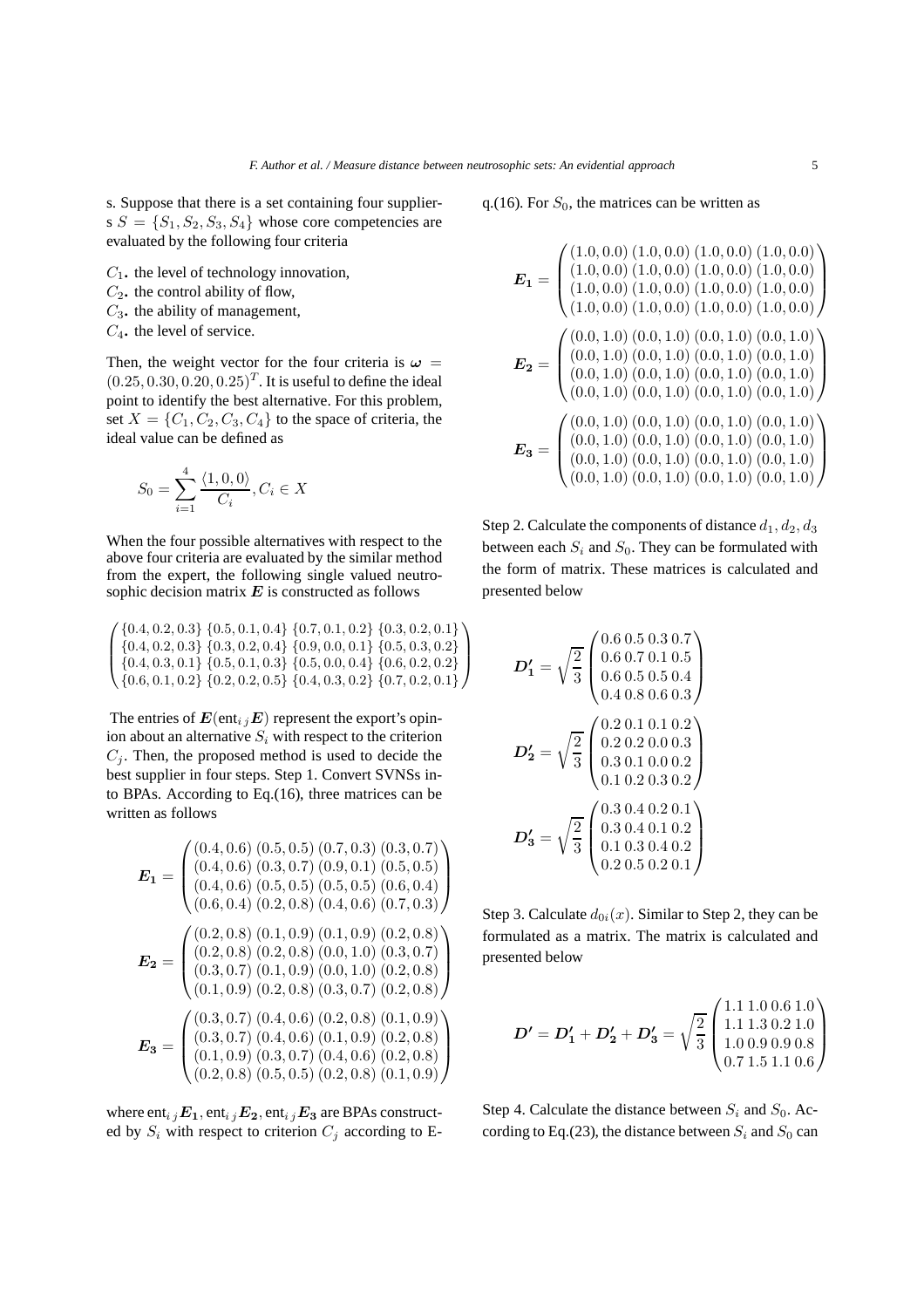be formulated as a column vector as follows

 $\mathbf{v}$ 

$$
a = D \omega
$$
  
=  $\sqrt{\frac{2}{3}} \begin{pmatrix} 1.1 & 1.0 & 0.6 & 1.0 \\ 1.1 & 1.3 & 0.2 & 1.0 \\ 1.0 & 0.9 & 0.9 & 0.8 \\ 0.7 & 1.5 & 1.1 & 0.6 \end{pmatrix} \begin{pmatrix} 0.25 \\ 0.30 \\ 0.20 \\ 0.25 \end{pmatrix}$   
=  $\sqrt{\frac{2}{3}} \begin{pmatrix} 0.945 \\ 0.955 \\ 0.860 \\ 0.995 \end{pmatrix} \approx \begin{pmatrix} 0.7716 \\ 0.7349 \\ 0.7349 \\ 0.8124 \end{pmatrix}$ 

The best supplier of  $S_i$  is defined as the one closest to the  $S_0$ . According to the vector, the rank order of four suppliers is  $S_3 \succ S_1 \succ S_2 \succ S_4$ . Here, the symbol "≻" represents the former supplier is better than the latter one. Hence, the best alternative is  $S_3$ .

#### **5. Conclusion**

Neutrosophic set has been paid great attention recent years due to its flexibility to handle uncertain information. It's important to measure the distance between single valued neutrosophic set in some uncertainty decision making situations. In this paper, an evidence distance between two SVNS is presented. Based on a new transformation of the SVNS into BPA, the distance is measured from the aspect of evidence theory. The application in MCDM shows the efficiency of the proposed method.

## **Acknowledgment**

The work is partially supported by National Natural Science Foundation of China (Grant Nos. 61573290, 61503237, 61402546).

#### **References**

- [1] Mumtaz Ali, Irfan Deli, and Florentin Smarandache. The theory of neutrosophic cubic sets and their applications in pattern recognition. *Journal of Intelligent & Fuzzy Systems*, 30(4):1957–1963, 2016.
- [2] Krassimir T Atanassov. Intuitionistic fuzzy sets. *Fuzzy sets and Systems*, 20(1):87–96, 1986.
- [3] Ali Aydoğdu. On similarity and entropy of single valued neutrosophic sets. *General Mathematics Notes*, 29(1):67–74, 2015.
- [4] Said Broumi and Florentin Smarandache. New distance and similarity measures of interval neutrosophic sets. *Neutrosophic Theory and Its Applications*, page 249, 2014.
- [5] Rajashi Chatterjee, P Majumdar, and SK Samanta. On some similarity measures and entropy on quadripartitioned single valued neutrosophic sets. *Journal of Intelligent & Fuzzy Systems*, 30(4):2475–2485, 2016.
- [6] Mian-yun Chen, Yi Lin, Hejing Xiong, and Francisco Gallego Lupiáñez. Interval neutrosophic sets and topology. *Kybernetes*, 38(3/4):621–624, 2009.
- [7] Irfan Deli, Mumtaz Ali, and Florentin Smarandache. Bipolar neutrosophic sets and their application based on multi-criteria decision making problems. In *2015 International Conference on Advanced Mechatronic Systems (ICAMechS)*, pages 249– 254. IEEE, 2015.
- [8] Xinyang Deng, Deqiang Han, Jean Dezert, Yong Deng, and Yu Shyr. Evidence Combination From an Evolutionary Game Theory Perspective. *IEEE TRANSACTIONS ON CYBERNET-ICS*, 46(9):2070–2082, SEP 2016.
- [9] Xinyang Deng, Qi Liu, Yong Deng, and Sankaran Mahadevan. An improved method to construct basic probability assignment based on the confusion matrix for classification problem. *IN-FORMATION SCIENCES*, 340:250–261, MAY 1 2016.
- [10] Yuxian Du, Xi Lu, Xiaoyan Su, Yong Hu, and Yong Deng. New Failure Mode and Effects Analysis: An Evidential Downscaling Method. *QUALITY AND RELIABILITY ENGINEERING INTERNATIONAL*, 32(2):737–746, MAR 2016.
- [11] Guichao Fan, Denghua Zhong, Fugen Yan, and Pan Yue. A hybrid fuzzy evaluation method for curtain grouting efficiency assessment based on an AHP method extended by D numbers. *Expert Systems with Applications*, 44(1):289–303, 2016.
- [12] Chao Fu, Jian-Bo Yang, and Shan-Lin Yang. A group evidential reasoning approach based on expert reliability. *European Journal of Operational Research*, 246(3):886–893, 2015.
- [13] Francisco Gallego Lupiáñez. On neutrosophic topology. *Kybernetes*, 37(6):797–800, 2008.
- [14] Francisco Gallego Lupiáñez. On various neutrosophic topologies. *Kybernetes*, 38(6):1005–1009, 2009.
- [15] Ivor Grattan-Guinness. Fuzzy membership mapped onto intervals and many-valued quantities. *Mathematical Logic Quarterly*, 22(1):149–160, 1976.
- [16] Yanhui Guo, Abdulkadir Şengür, and Jun Ye. A novel image thresholding algorithm based on neutrosophic similarity score. *Measurement*, 58:175–186, 2014.
- [17] Han-Liang Huang. New distance measure of single-valued neutrosophic sets and its application. *International Journal of Intelligent Systems*, 2016.
- [18] Pu Ji and Hong-yu Zhang. A subsethood measure with the hausdorff distance for interval neutrosophic sets and its relations with similarity and entropy measures. In *PROCEEDINGS OF THE 28TH CHINESE CONTROL AND DECISION CON-FERENCE (2016 CCDC)*, pages 4152–4157. IEEE, 2016.
- [19] Wen Jiang, Boya Wei, Xiyun Qin, Jun Zhan, and Yongchuan Tang. Sensor Data Fusion Based on a New Conflict Measure. *Mathematical Problems in Engineering*, 2016, Article ID 5769061:11 pages, 2016.
- [20] Wen Jiang, Chunhe Xie, Yu Luo, and Yongchuan Tang. Ranking z-numbers with an improved ranking method for generalized fuzzy numbers. *Journal of Intelligent and Fuzzy Systems*, page Accepted, 2016.
- [21] Wen Jiang, Chunhe Xie, Miaoyan Zhuang, Yehang Shou,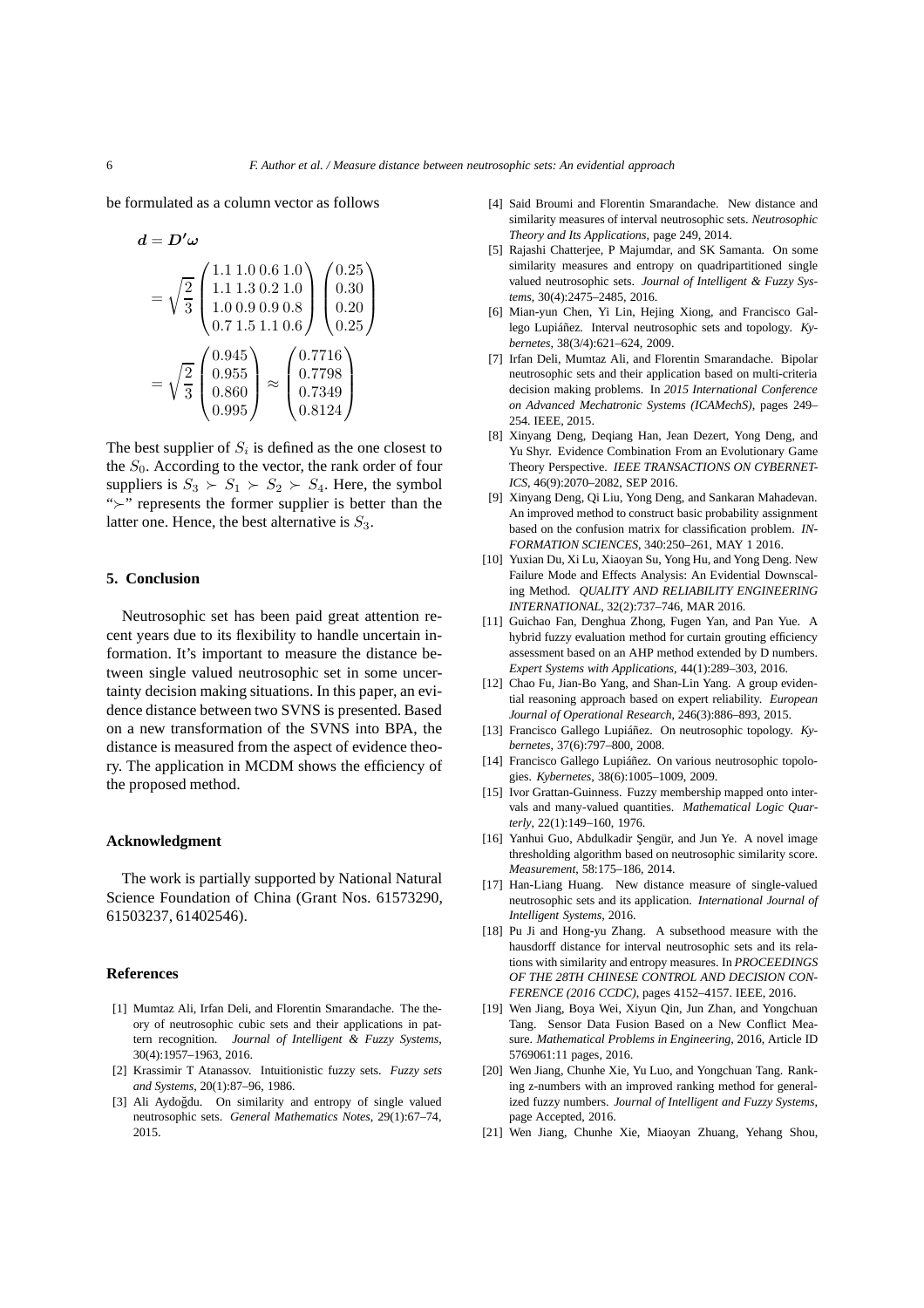and Yongchuan Tang. Sensor data fusion with znumbers and its application in fault diagnosis. *Sensors*, 16(9):doi:10.3390/s16091509, 2016.

- [22] Wen Jiang, Jun Zhan, Deyun Zhou, and Xin Li. A method to determine generalized basic probability assignment in the open world. *Mathematical Problems in Engineering*, Article ID 3878634:11 pages, 2016.
- [23] Anne-Laure Jousselme, Dominic Grenier, and Éloi Bossé. A new distance between two bodies of evidence. *Information fusion*, 2(2):91–101, 2001.
- [24] Faruk Karaaslan. Similarity measure between possibility neutrosophic soft sets and its applications. *U-NIVERSITY POLITEHNICA OF BUCHAREST SCIENTIF-IC BULLETIN-SERIES A-APPLIED MATHEMATICS AND PHYSICS*, 78(3):155–162, 2016.
- [25] Meizhu Li, Yong Hu, Qi Zhang, and Yong Deng. A novel distance function of D numbers and its application in product engineering. *ENGINEERING APPLICATIONS OF ARTIFICIAL INTELLIGENCE*, 47(SI):61–67, JAN 2016.
- [26] Chunfang Liu and YueSheng Luo. The weighted distance measure based method to neutrosophic multiattribute group decision making. *Mathematical Problems in Engineering*, 2016, 2016.
- [27] Peide Liu. The aggregation operators based on archimedean t-conorm and t-norm for single-valued neutrosophic numbers and their application to decision making. *International Journal of Fuzzy Systems*, pages 1–15.
- [28] Peide Liu and Lanlan Shi. The generalized hybrid weighted average operator based on interval neutrosophic hesitant set and its application to multiple attribute decision making. *Neural Computing and Applications*, 26(2):457–471, 2015.
- [29] Peide Liu, Lili Zhang, Xi Liu, and Peng Wang. Multi-valued neutrosophic number bonferroni mean operators with their applications in multiple attribute group decision making. *International Journal of Information Technology & Decision Making*, 15(05):1181–1210, 2016.
- [30] Pinaki Majumdar and Syamal Kumar Samanta. On similarity and entropy of neutrosophic sets. *Journal of Intelligent & Fuzzy Systems*, 26(3):1245–1252, 2014.
- [31] Hongming Mo and Yong Deng. A new aggregating operator in linguistic decision making based on d numbers. *International Journal of Uncertainty, Fuzziness and Knowledge-Based Systems*, 24(6):831–846, 2016.
- [32] Hongming Mo, Xi Lu, and Yong Deng. A generalized evidence distance. *Journal of Systems Engineering and Electronics*, 27(2):470–476, 2016.
- [33] Ridvan Sahin and Ahmet Küçük. On similarity and entropy of neutrosophic soft sets. *Journal of Intelligent & Fuzzy Systems*, 27(5):2417–2430, 2014.
- [34] Glenn Shafer. A mathematical theory of evidence. *Technometrics*, 20(1):242, 1976.
- [35] Florentin Smarandache. Neutrosophy: Neutrosophic probability, set, and logic: Analytic synthesis & synthetic analysis. 1998.
- [36] Florentin Smarandache. Definitions derived from neutrosophics(addenda). In *PROCEEDINGS OF THE FIRST INTER-NATIONAL CONFERENCE ON NEUTROSOPHY, NEUTRO-SPOPHIC LOGIC, NEUTROSOPHIC SET, NEUTROSOPH-IC PROBABILITY AND STATISTICS*, pages 63–74. American Press, 2001.
- [37] Florentin Smarandache. Proceedings of the first international

conference on neutrosophy, neutrosophic logic, neutrosophic set, neutrosophic probability and statistics. pages 5–21, 2001.

- [38] Florentin Smarandache. Neutrosophic set–a generalization of the intuitionistic fuzzy set. In *2006 IEEE International Conference on Granular Computing*, pages 38–42. IEEE, 2006.
- [39] Chunqiao Tan and Xiaohong Chen. Intuitionistic fuzzy choquet integral operator for multi-criteria decision making. *Expert Systems with Applications*, 37(1):149–157, 2010.
- [40] Zhang-peng Tian, Hong-yu Zhang, Jing Wang, Jian-qiang Wang, and Xiao-hong Chen. Multi-criteria decision-making method based on a cross-entropy with interval neutrosophic sets. *International Journal of Systems Science*, 47(15):3598– 3608, 2016.
- [41] Sang-Bing Tsai, Min-Fang Chien, Youzhi Xue, Lei Li, Xiaodong Jiang, Quan Chen, Jie Zhou, and Lei Wang. Using the fuzzy dematel to determine environmental performance: A case of printed circuit board industry in taiwan. *PloS one*, 10(6):e0129153, 2015.
- [42] Luige Vladareanu, Hongnian Yu, Alexandru Gal, and Mincong Deng. Improvement of the walking robot dynamic stability using the dsmt and the neutrosophic logic. In *Proceedings of the 2014 International Conference on Advanced Mechatronic Systems*, pages 43–48. IEEE, 2014.
- [43] Haibin Wang, Florentin Smarandache, Yanqing Zhang, and Rajshekhar Sunderraman. Single valued neutrosophic sets. *Rev Air Force Acad*, 17:10–4, 2010.
- [44] Jianwei Wang, Yong Hu, Fuyuan Xiao, Xinyang Deng, and Yong Deng. A novel method to use fuzzy soft sets in decision making based on ambiguity measure and Dempster-Shafer theory of evidence: An application in medical diagnosis. *ARTIFI-CIAL INTELLIGENCE IN MEDICINE*, 69:1–11, MAY 2016.
- [45] Jianwei Wang, Fuyuan Xiao, Xinyang Deng, Liguo Fei, and Yong Deng. Weighted Evidence Combination Based on Distance of Evidence and Entropy Function. *INTERNATIONAL JOURNAL OF DISTRIBUTED SENSOR NETWORKS*, 12(7), JUL 2016.
- [46] Xiao-hui Wu, Jian-qiang Wang, Juan-juan Peng, and Xiaohong Chen. Cross-entropy and prioritized aggregation operator with simplified neutrosophic sets and their application in multi-criteria decision-making problems. *International Journal of Fuzzy Systems*, 18(6):1104–1116, 2016.
- [47] Fuyuan Xiao. An intelligent complex event processing with numbers under fuzzy environment. *Mathematical Problems in Engineering*, 2016, 2016.
- [48] Jun Ye. Multicriteria decision-making method using the correlation coefficient under single-valued neutrosophic environment. *International Journal of General Systems*, 42(4):386– 394, 2013.
- [49] Jun Ye. A multicriteria decision-making method using aggregation operators for simplified neutrosophic sets. *Journal of Intelligent & Fuzzy Systems*, 26(5):2459–2466, 2014.
- [50] Jun Ye. Similarity measures between interval neutrosophic sets and their applications in multicriteria decision-making. *Journal of Intelligent & Fuzzy Systems*, 26(1):165–172, 2014.
- [51] Jun Ye. Improved cosine similarity measures of simplified neutrosophic sets for medical diagnoses. *Artificial intelligence in medicine*, 63(3):171–179, 2015.
- [52] Lotfi A Zadeh. Fuzzy sets. *Information and control*, 8(3):338– 353, 1965.
- [53] E. K. Zavadskas, J. Antucheviciene, Z. Turskis, and H. Adeli. Hybrid multiple-criteria decision-making methods: A review